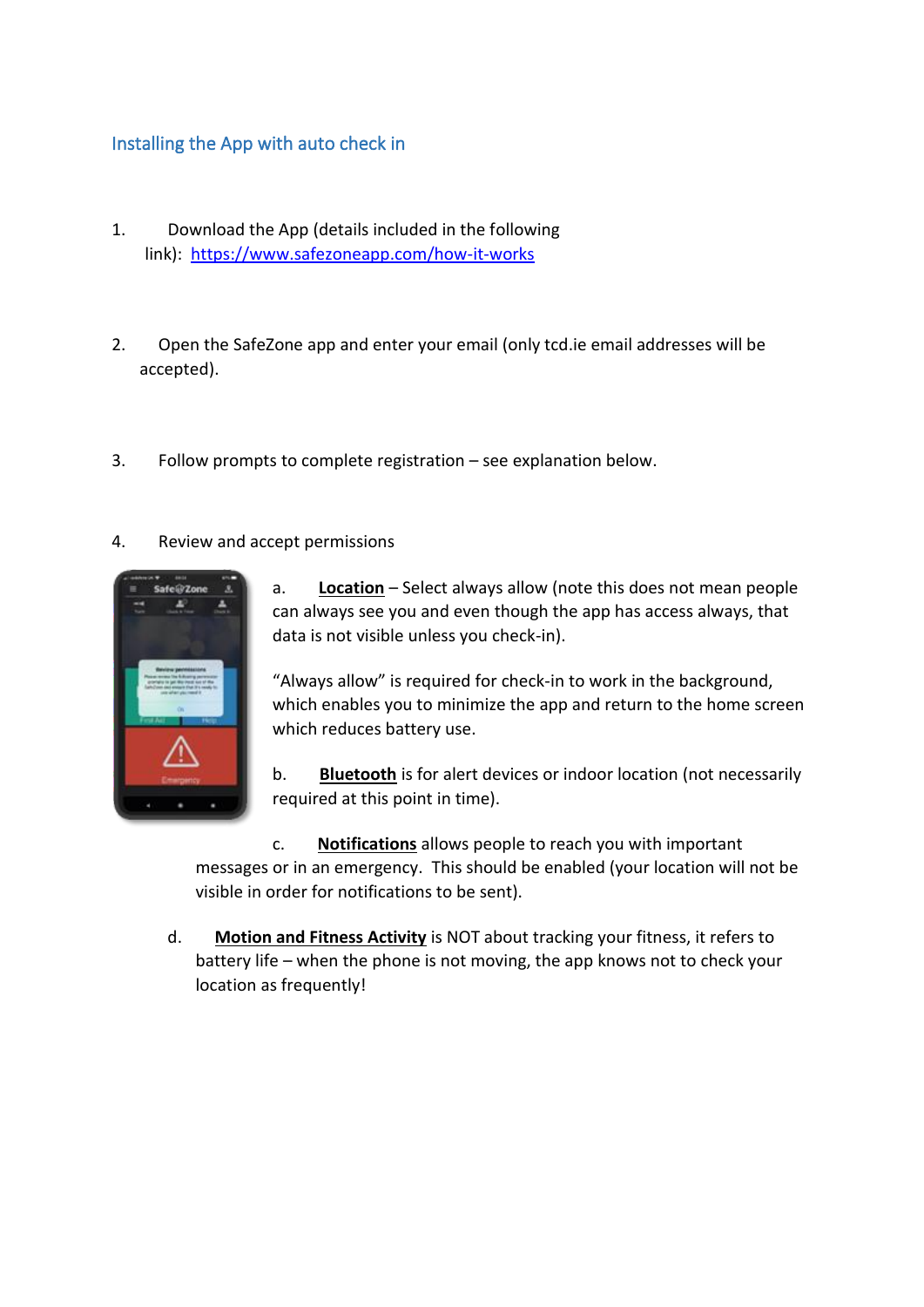



5. Complete your profile and set a password. Please note you are not required to provide a profile photo in order to register.

6. Accept Terms of Use. Please take some time to review the SafeZone Privacy Policy at <https://www.safezoneapp.com/privacy-policy> which sets out how your personal data will be processed in compliance with data protection law. If you require

further information on data protection compliance at Trinity College and your rights under GDPR please contact [dataprotection@tcd.ie.](mailto:dataprotection@tcd.ie)

- 7. Once the app is installed, press the menu button (in the top left of the screen) and select settings.
- 8. Allow automatic check-in.
- 9. You have now successfully completed the

process. If you need assistance, please email [support@criticalarc.com](mailto:support@criticalarc.com) or [safezone@tcd.ie.](mailto:safezone@tcd.ie)

This will automatically check you in when entering College. However, you should check your phone and the SafeZone App to ensure you are checked in. If not, you will manually need to check in by clicking the Check in button at the top right corner. If you are checked in, the App will then look like this: